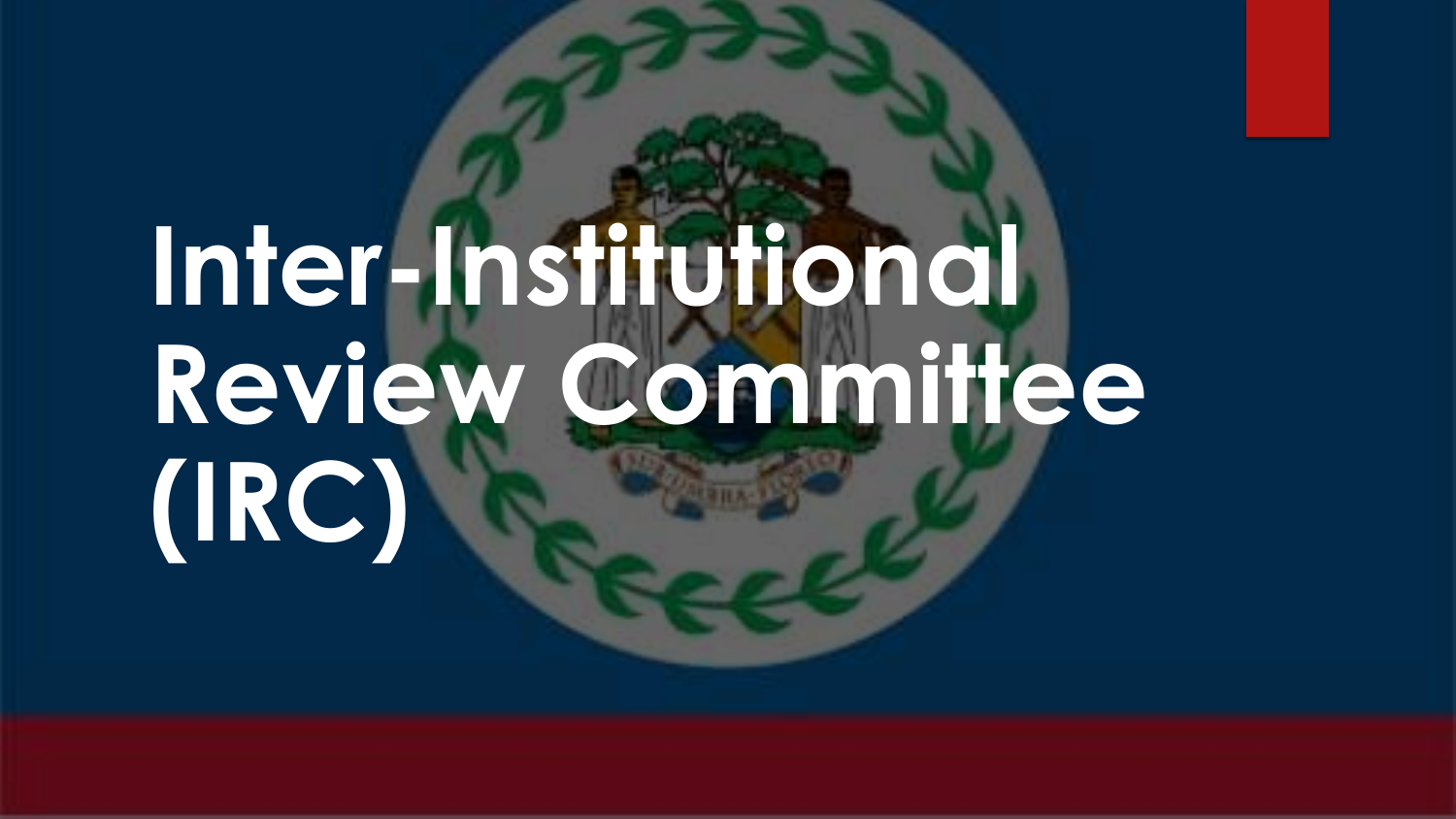

**[Horizon 2030: National](http://med.gov.bz/wp-content/uploads/2016/10/Horizon2030PreparationandImplementationProcess.pdf)  Development Framework for Belize 2010-2030**

### **Strategic Priorities:**

**1.** democratic governance for effective public administration and sustainable development; 2. Education; 3. economic resilience and a 4. healthy citizenry and environment

### **NATIONAL OBJECTIVES**

**NATIONAL CONTEXT**



### **[Growth and Sustainable](http://cdn.gov.bz/mof.gov.bz/files/FINAL%20GSDS_March_30_2016.pdf)  Development Strategy (GSDS) 2016-2020**

Integrated, systematic approach based on the principles of sustainable development towards a proactive role for the state; accessing global markets; and innovative social policy implementation.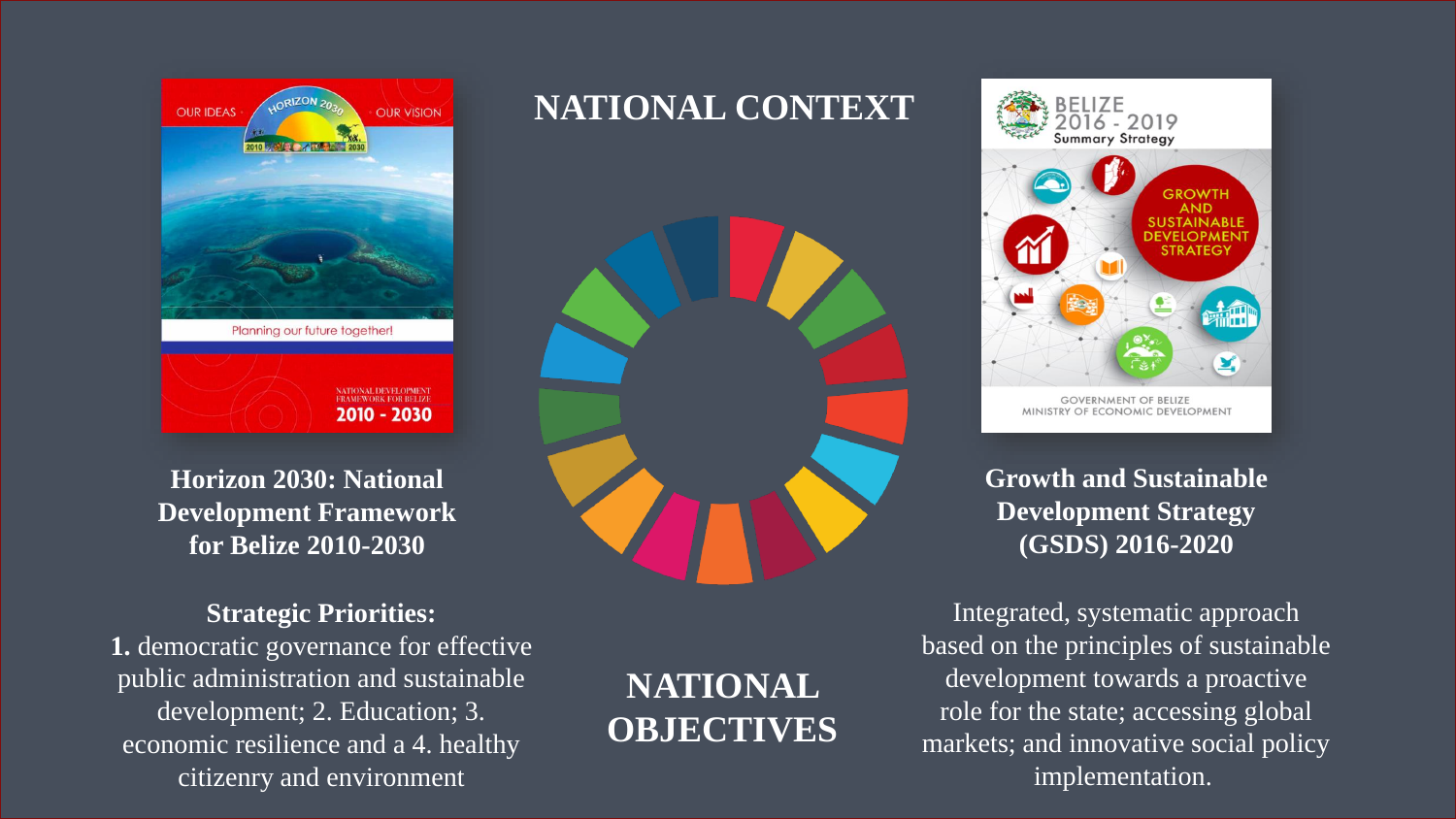### **Institutional Arrangements – Monitoring & Evaluation**

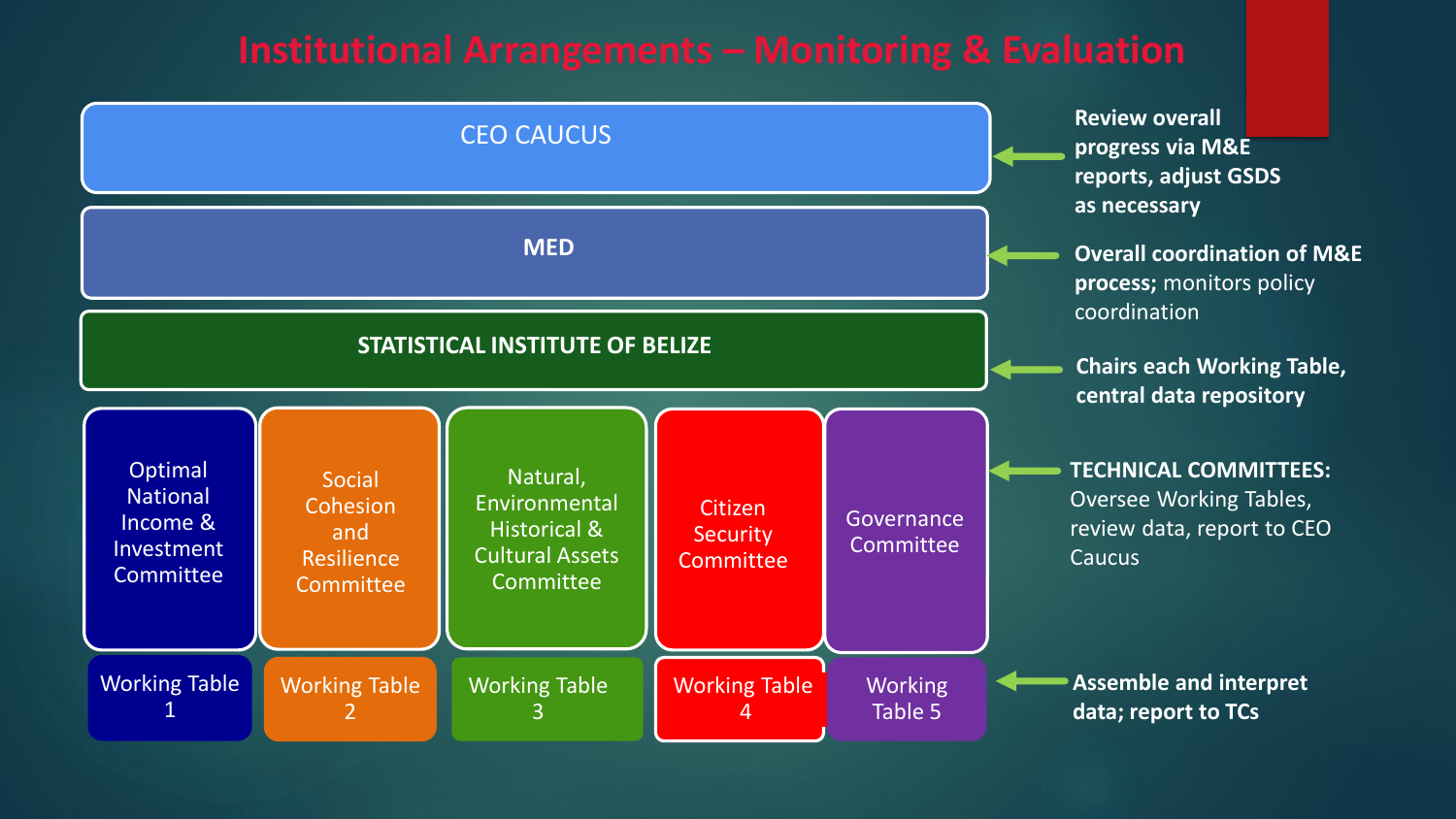## **SDGs in the GSDS**

- **341 GSDS** INDICATORS
- **132 SDGS** ARE INCLUDED IN THE GSDS INDICATOR **MATRIX** 
	- **38 GREEN**; 37 YELLOW; 35 ORANGE; 22 RED
- **71 OUT OF THE 125 ARE CCI**
- **98 SDG INDICATORS (ENVIRONMENT) – 51 ARE IN GSDS INDICATOR MATRIX; 34 ARE IN CSF 3**

**- 14 GREEN**; 15 YELLOW; 13 ORANGE; 9 RED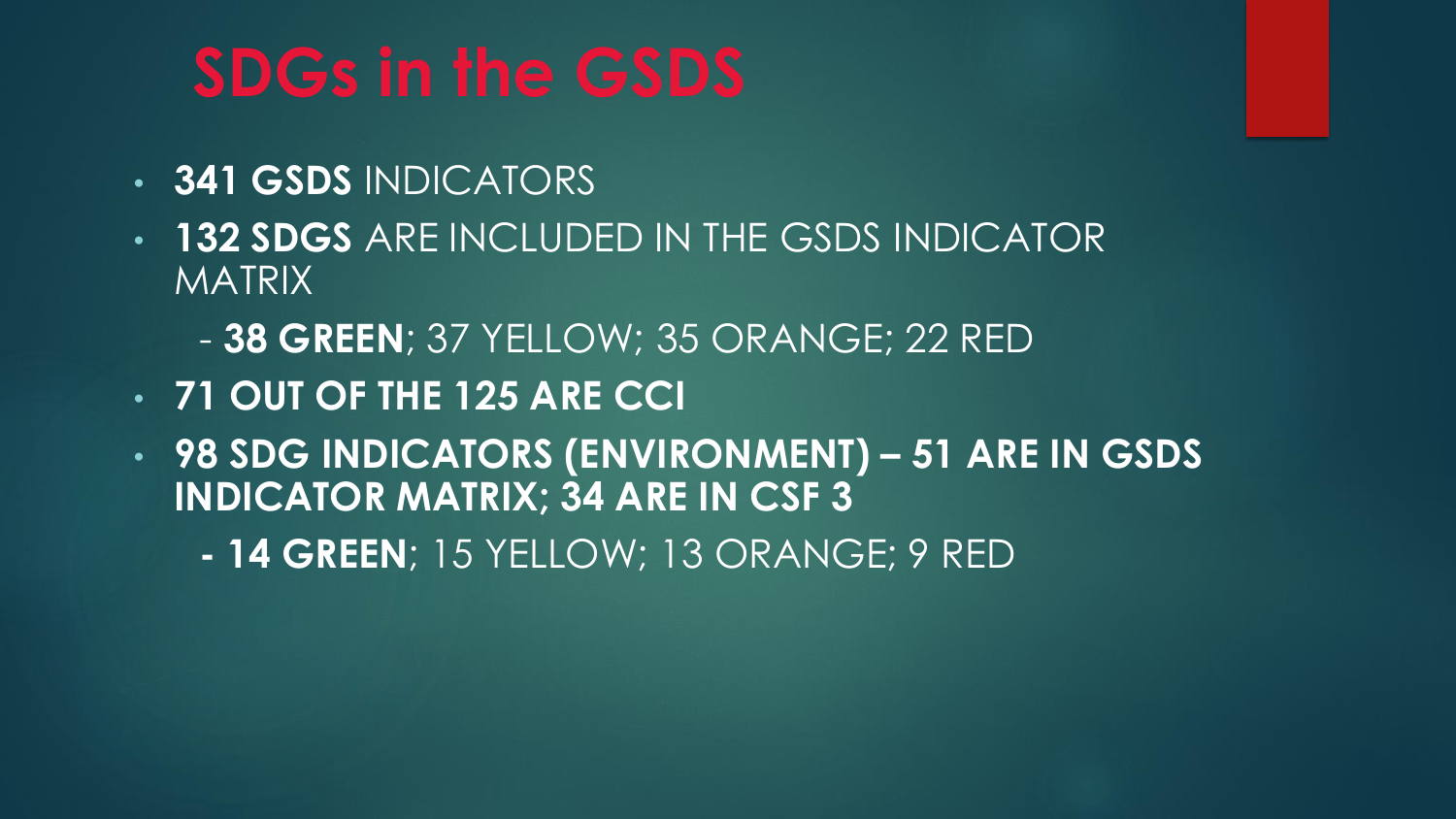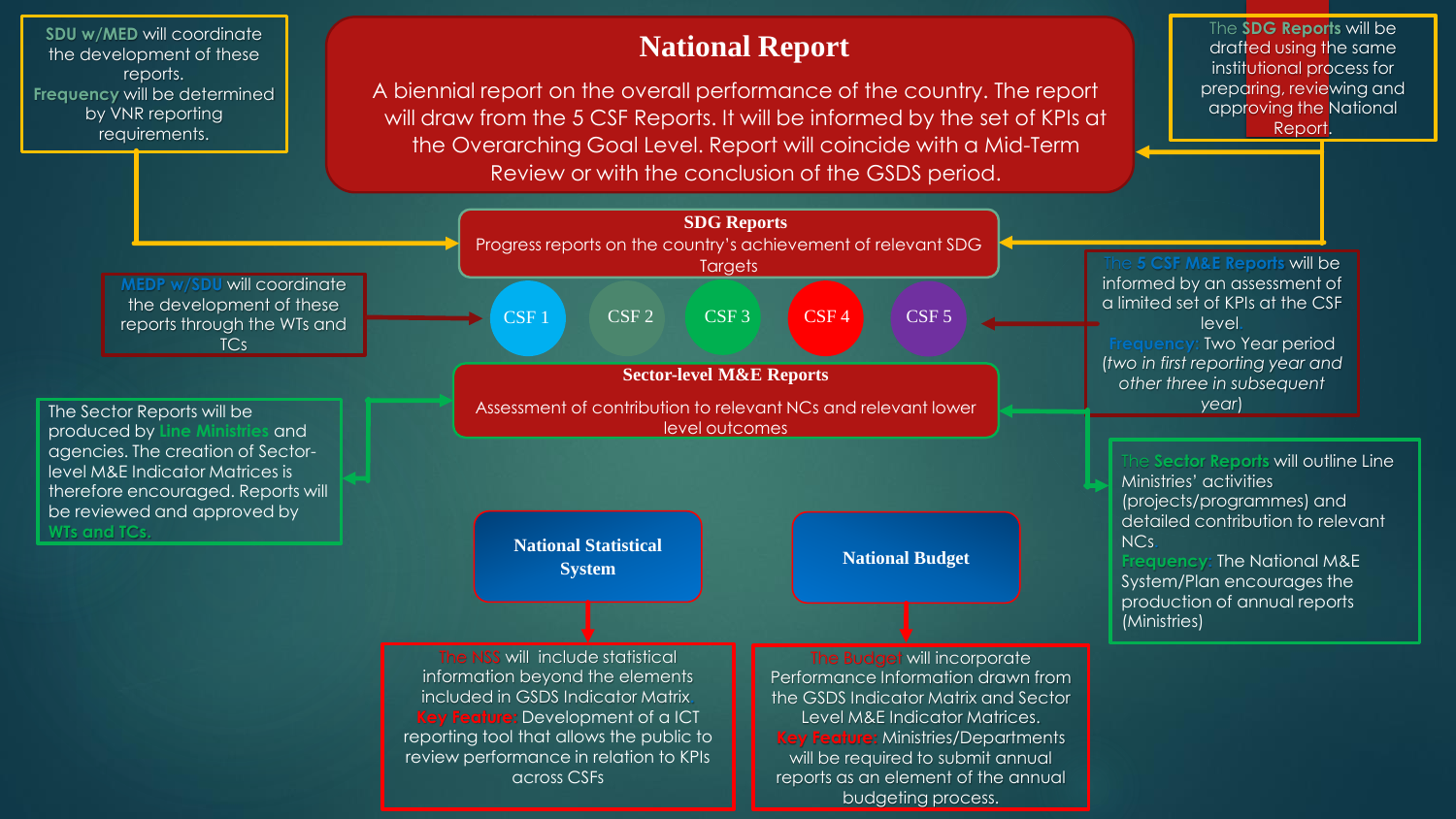- MDG Report
- $\triangleright$  VNR 2017
- Montevideo Consensus Report on Population and Development
- ▶ VNR 2020
- i. Focus will be the environmental pillar
- National Integrated Water Resources Authority (NIWRA)
- National Climate Change Policy, Strategy & Action Plan (2015)
- Protection of Mangrove Regulations passed
- The National Biodiversity Strategy and Action Plan (2016-2020) Tracking Tool
- Passing of legislation banning offshore drilling in Belizean water
- Banning single-use plastic bags, styrofoam products, and plastic food utensils
- Endorsement of the National Integrated Coastal Zone Management Plan (ICZMP 2015-2020)
- Land Use Policy Reform on going
- Fish  $Bill on going$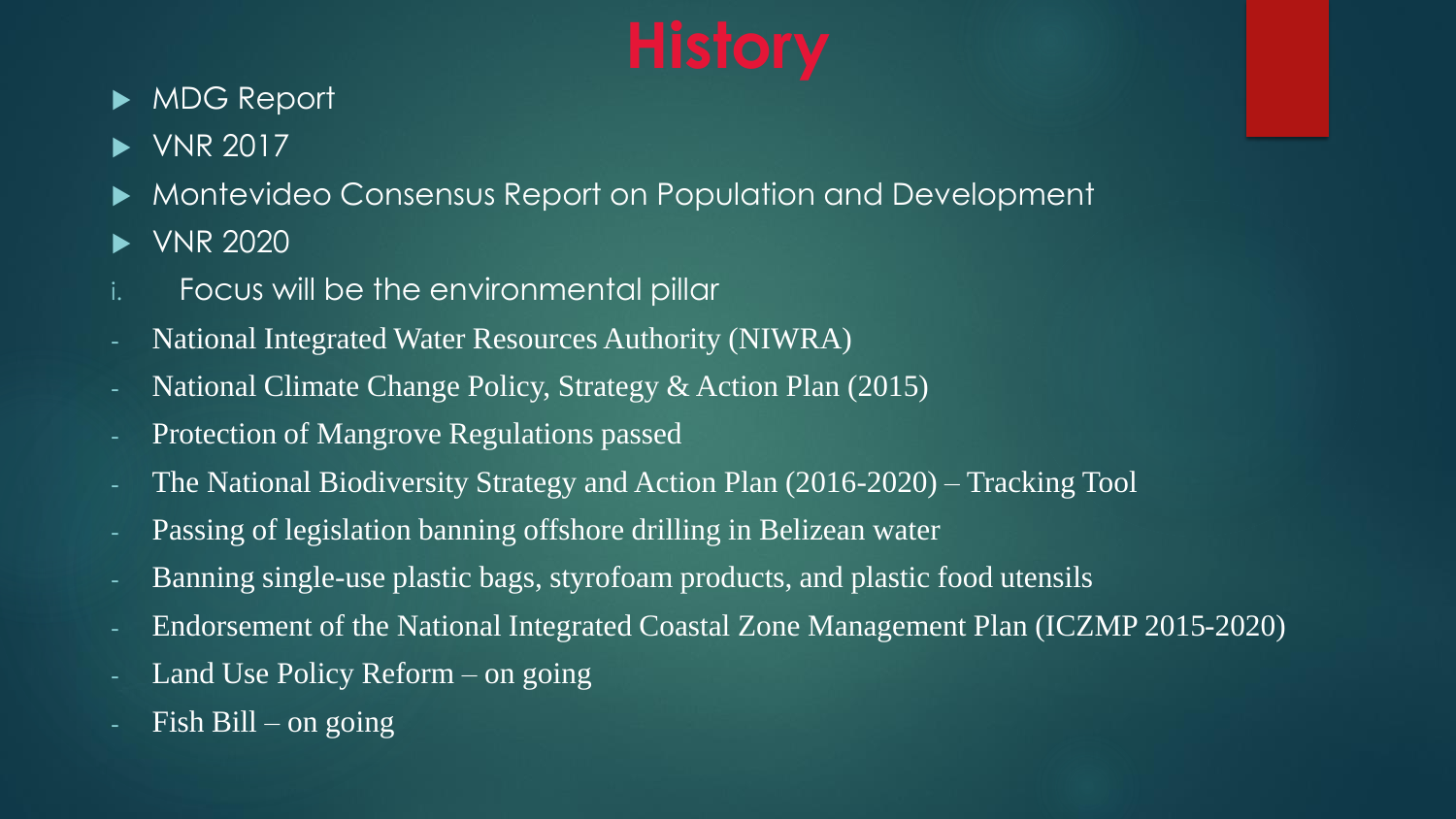### **Higher demand**

- **Greater coordination**
- **Strengthening the local capacity**
- **Formal GOB mechanism** that will provide support
- **Bridging the gap**  state and non-state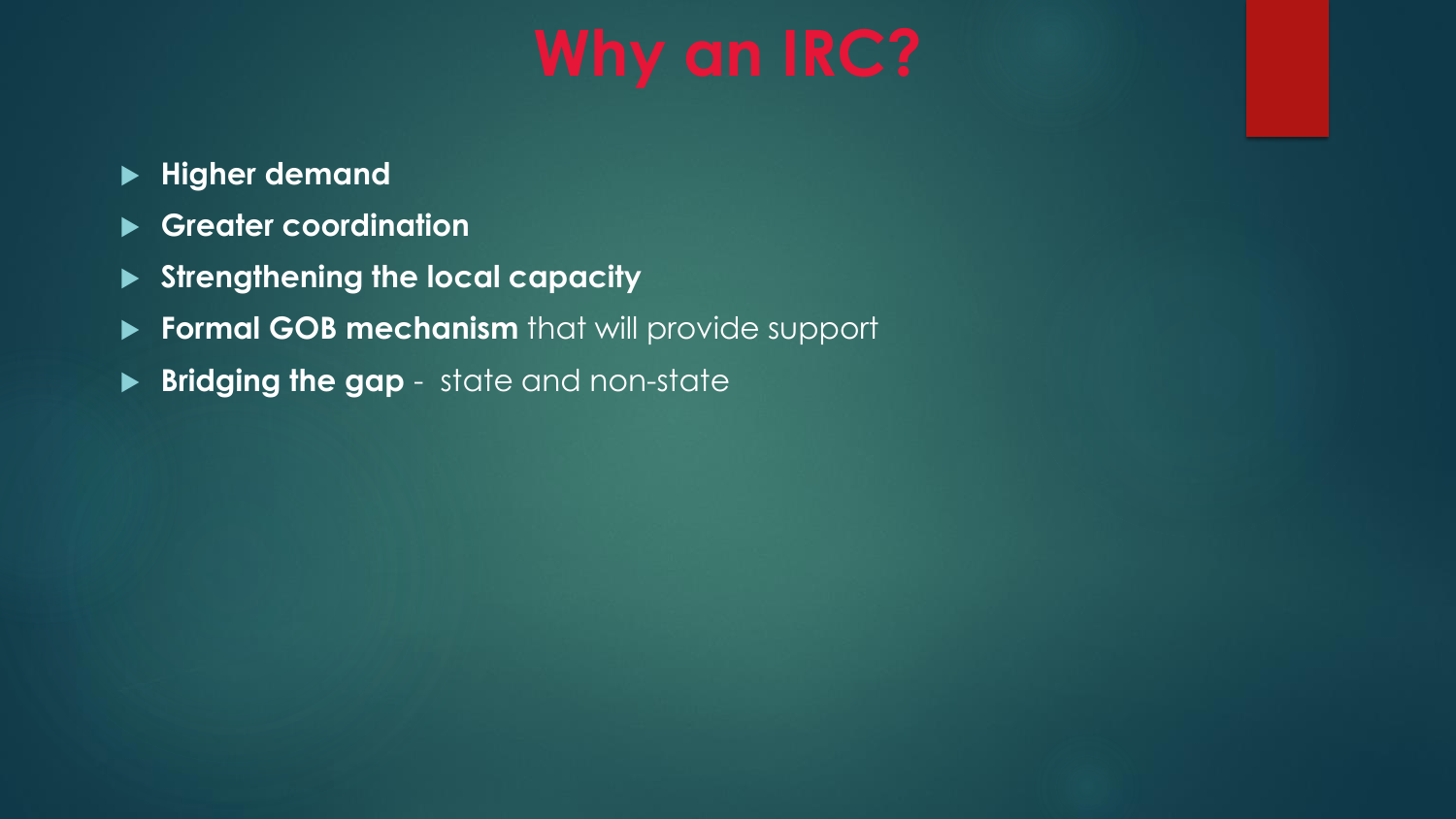- **Core team (IRC)** includes **MED, SDU, MHD and MFA** 
	- **Reports are more holistic**
	- **Oversee and coordinate the process of the report** consultation, drafting, validation and approving of report
	- **Assist in identifying potential financial and technical support**
- **Ad-hoc committee (IRC Sub-Committee)** depending on the nature of the report
	- Include **both state and non-state actors**
	- Actual **report writing**
	- It is being encouraged that the **TC/WT members be part of this committee**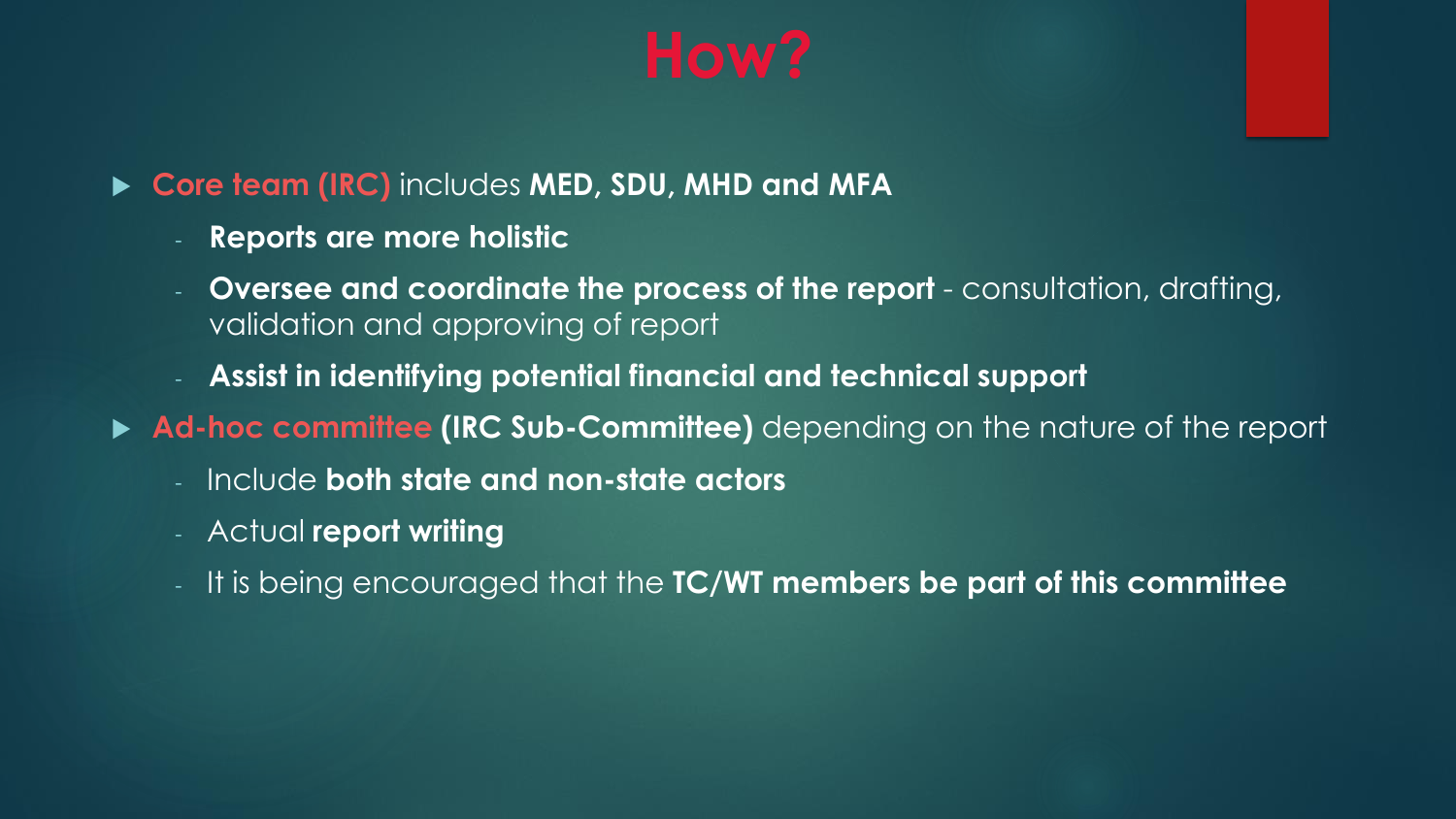- Initial and subsequent **development of indicators** set for monitoring the **GSDS and Horizon 2030**
- **Analysis and dissemination of performance information** in relation to determining the success of the GSDS documents
- **Contribution to the development of M&E Systems** at the sectoral level and **promoting the full development of the NSS**
- **Contribution to efforts to arrive at the adequate reflection of performance** information in the budget.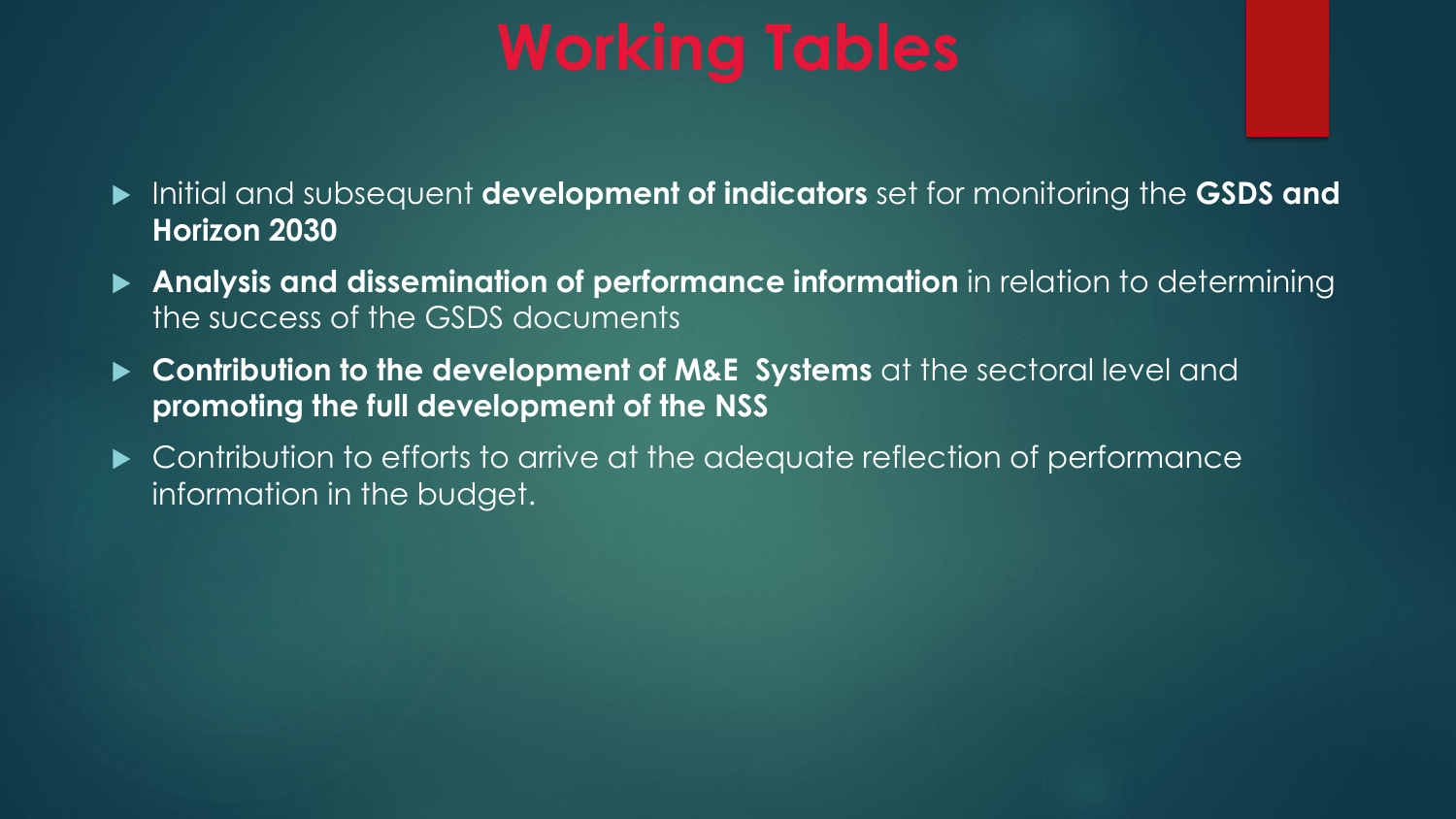- SIB given authority through **SIB Act 2006**
- GSDS mandates SIB to **create and maintain a viable NSS**
- ❖ **NSS - Coordinating framework**
	- **a. Developmental indicators**
	- **b. Management System for Statistical Information (MSSI)**
		- **Launch** is July 2019
		- Should include **baseline data**, **2020 and 2030 targets** (GSDS/SDGs)
		- System is just **being populated**
	- c. **Databases**
	- d. **Capacity**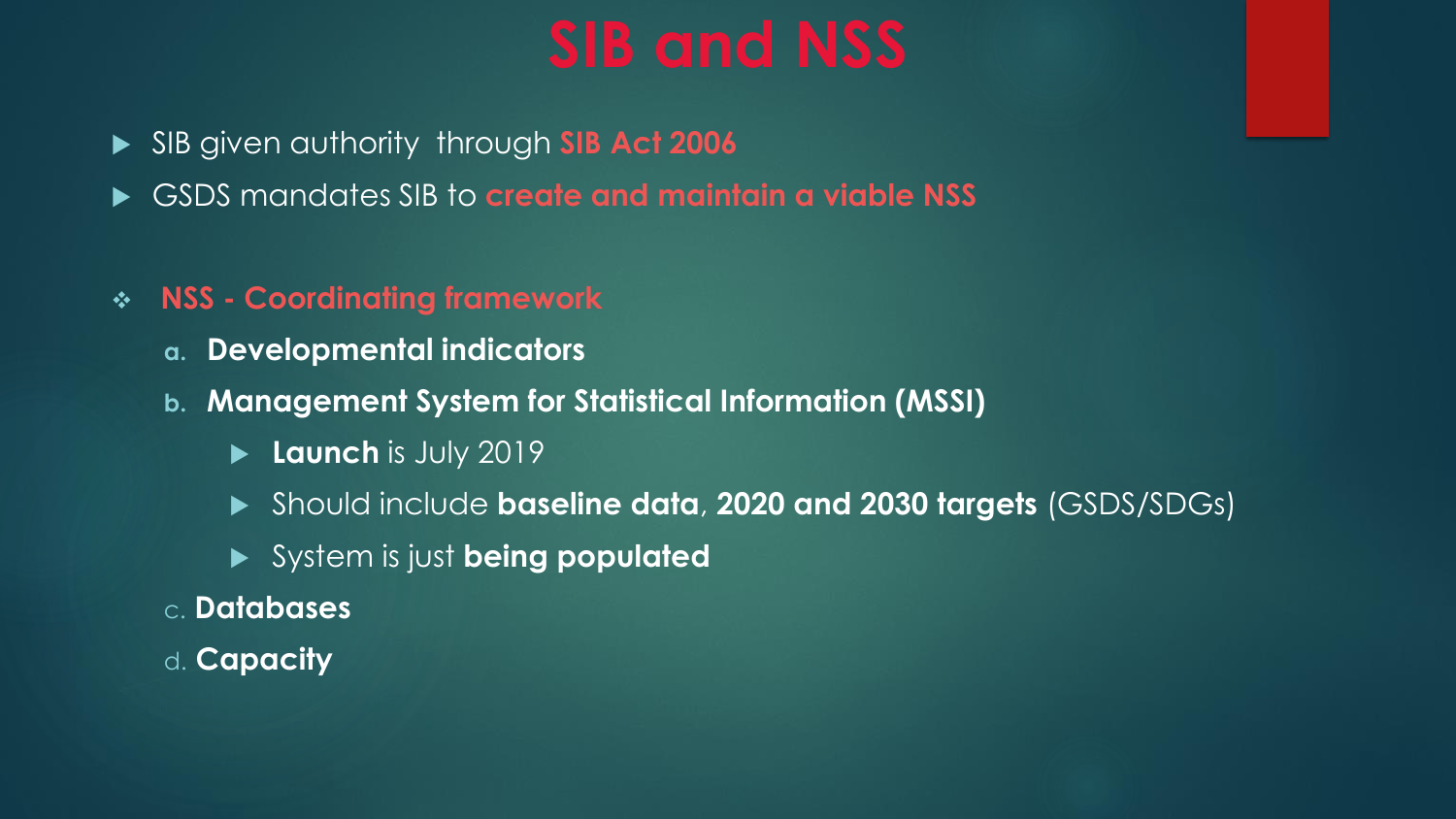- **Limited capacity** especially in M&E
- **SIB's capacity and resource constraints**
- **Working Tables meetings are not being held as often**
- **No workplan was developed – in process**
- **Limited financial resources**